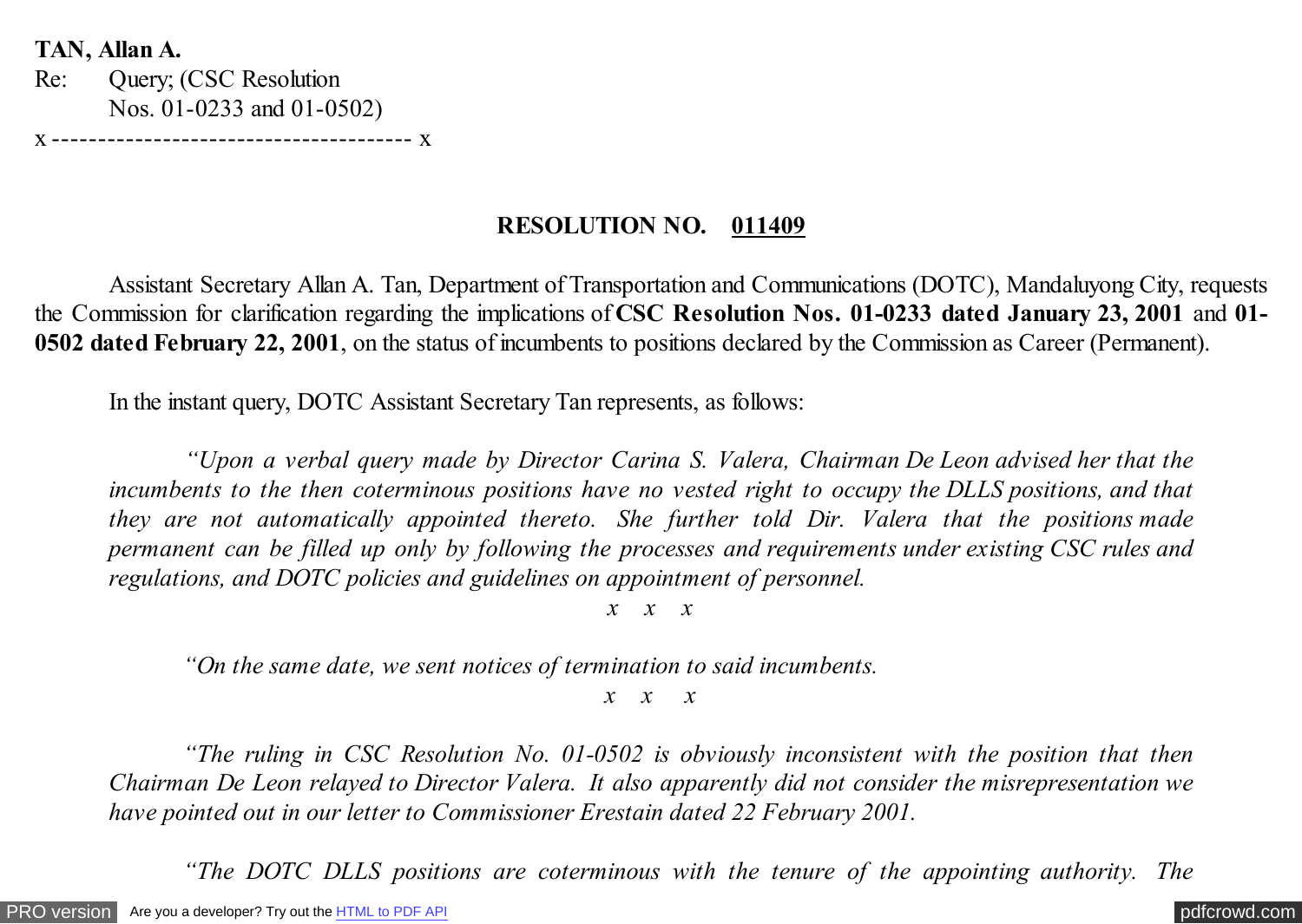*appointing authority of the said incumbents was Secretary Rivera. The latter was separated from the service upon the*

*TAN, A.../p.2 x-------------x*

> *assumption of Secretary Pantaleon D. Alvarez on 29 January 2001. Consequently, the incumbents were considered automatically terminated.*

> *"If there was in fact a misrepresentation – as the evidence shows there was – there is compelling cause to revisit CSC Resolution No. 01-0233 dated January 23, 2001.*

> *"At any rate, even if granting arguendo that the subject DLLS positions were properly declared permanent, we respectfully submit that said positions can only be filled up in accordance with the usual selection process provided for under CSC rules and regulations and the Guidelines in Filling Up Vacant Positions in the Department of Transportation and Communications, dated 03 October 1994.*

> *"We respectfully submit further that there is nothing in the law or existing jurisprudence that can reasonably serve as basis for declaring the incumbents of the coterminous positions automatically appointed to the positions that were declared permanent."*

 It may be recalled that in **CSC Resolution No. 01-0233 dated January 23, 2001**, the Commission granted the request of then DOTC Secretary Vicente C. Rivera, Jr. to declare two (2) of the four (4) Department Legislative Liaison Specialist (DLLS) positions as Career (Permanent). The pertinent portions of said Resolution read, as follows:

 *"Taking into consideration the nature of the foregoing functions of a Department Legislative Liaison Specialist, it is beyond doubt that the appointee therein cannot be considered a primarily confidential employee. The relationship that exists between the appointing authority and the appointee does not require*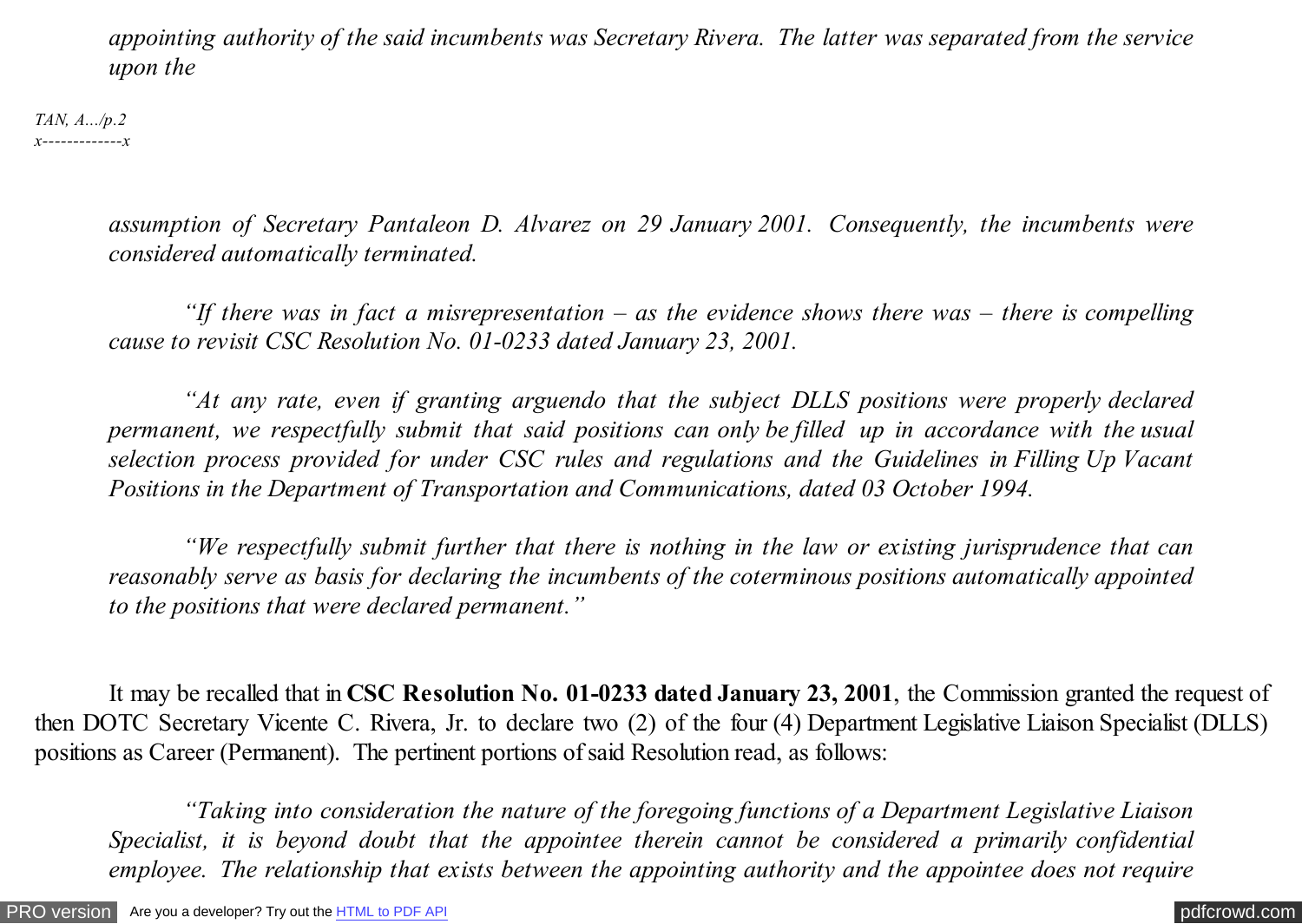*close intimacy and personal trust on confidential matters of state. The fact that he may sometimes handle documents, papers or other matters which are somewhat confidential in nature does not suffice to characterize this position as primarily confidential. (Tria v. Sto. Tomas, 199 SCRA 833). Consequently, there exists sufficient basis for the Commission to declare the position of Department Legislative Liaison Specialist a career position.*

 *"WHEREFORE, the request of DOTC Secretary Vicente C. Rivera, Jr. to declare the two (2) positions of Department Legislative Liaison Specialist under Item Nos. OSEC-DOTCB-DLLS-3-1998 and A1-2, respectively, as Career (Permanent) positions, is hereby GRANTED."*

*TAN, A.../p3 x------------x*

 Subsequently, upon request for clarification by DOTC Assistant Secretary Wilfredo M. Trinidad, the Commission ruled in **CSC Resolution No. 01-0502 on February 22, 2001**, that the incumbents of the two DLLS positions previously declared by the Commission as permanent in CSC Resolution No. 01-0233 dated January 23, 2001, are *ipso facto* appointed in such positions under permanent status. The pertinent portions of said Resolution read, as follows:

 *"After a careful evaluation of the records, the Commission is of the opinion that the occupants of the two DLLS positions are ipso facto appointed to such positions under permanent status if they meet the minimum requirements of the said positions. It must be pointed out that mere stamped change of status would be reflected on the face of their appointments on the basis of the declaration by the Commission, as contained in its Resolution No. 01-0233.*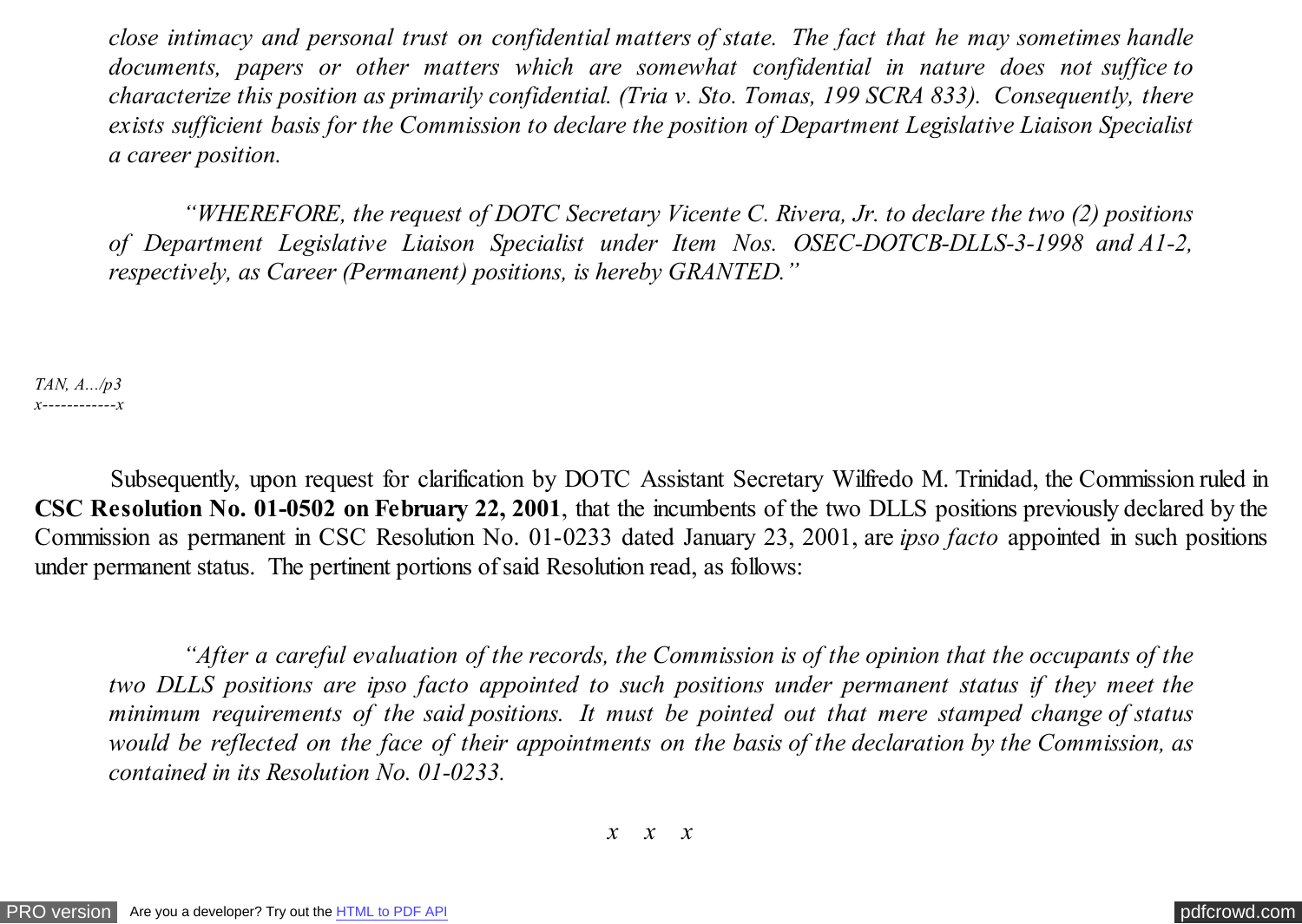*"WHEREFORE, the Commission hereby rules that the previous incumbents of the two Department Legislative Liaison Specialist positions, declared by the Commission in CSC Resolution No. 01-0233 dated January 23, 2001 as Career (Permanent), are ipso facto appointed to said positions on permanent status. The Civil Service Commission – National Capital Region, is hereby directed to reflect the change of status on the face of their appointments based on the above-mentioned Resolution."*

Assistant Secretary Tan now brings the matter back to the Commission for further clarification. He submits that the coterminous positions now declared career by the Commission can only be filled up in accordance with the usual selection process provided for under CSC Rules and Regulations, and the Guidelines In Filling Up Vacant Positions in the DOTC.

The instant matter prompts the Commission to look back into the records to determine whether the previous incumbents of the two (2) DLLS positions may be considered as existing employees as of January 23, 2001, the date the two (2) positions were declared by the Commission as career in CSC Resolution No. 01-0233.

*TAN, A.../p.4 x--------------x*

Upon re-evaluation of the records, the Commission is of the view that the occupants of the two DLLS positions can no longer benefit from the effects of CSC Resolution No. 01-0233, considering that at the time of the promulgation of said Resolution on January 23, 2001, they were already technically out of the service.

It is of public knowledge that President Gloria Macapagal-Arroyo took her oath of office at noon on January 20, 2001. Immediately as of that time, she effectively succeeded President Joseph Ejercito Estrada as the 14<sup>th</sup> President of the Philippine Republic. Consequently, all presidential appointees whose respective terms of office were coterminous with that of the former president were terminated. Among these was then DOTC Secretary Vicente C. Rivera, Jr., whose term of office expired on that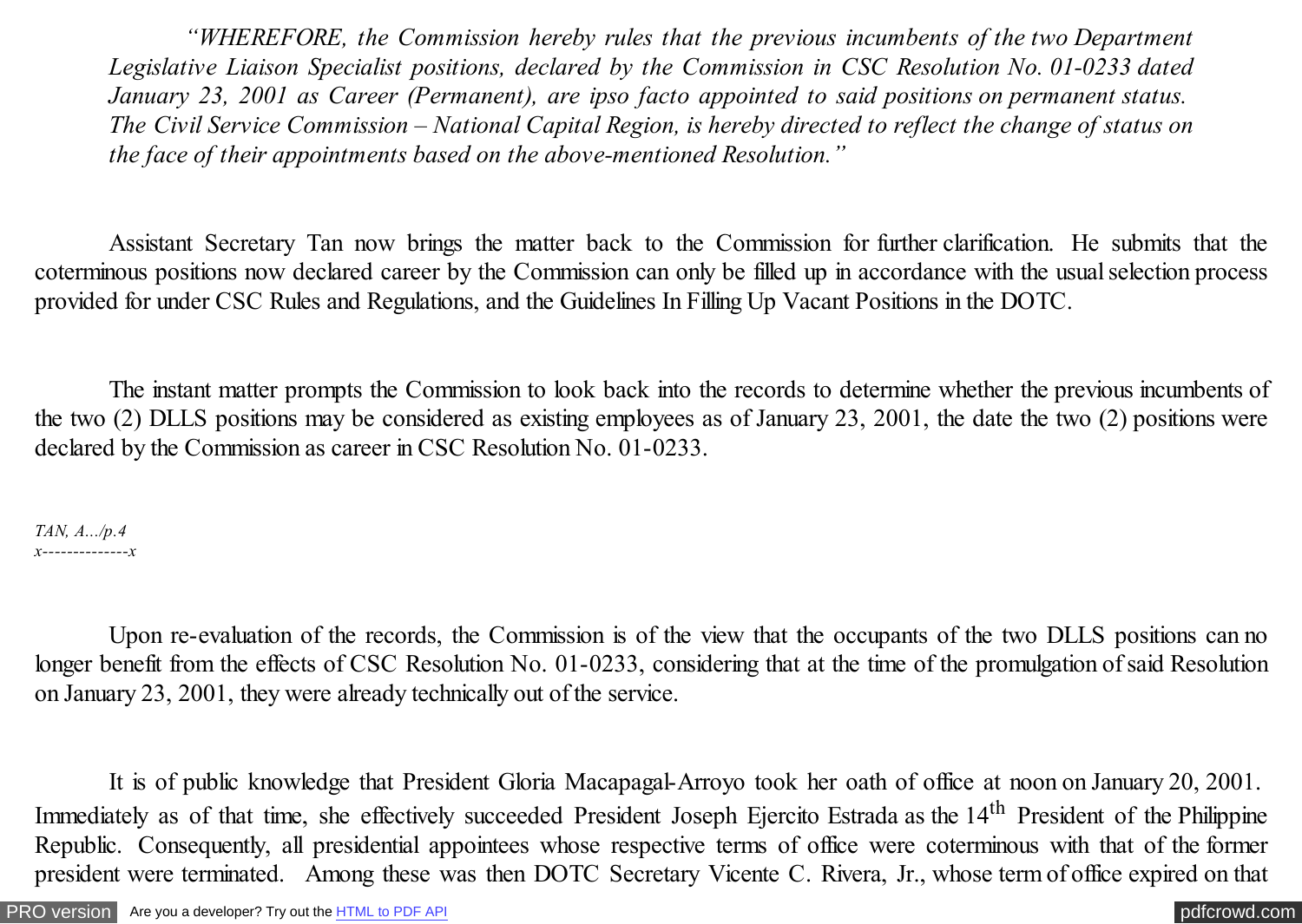date.

As a necessary implication of Secretary Rivera's cessation from office as Cabinet Secretary, the respective terms of office of employees in the DOTC whose appointments were coterminous with Secretary Rivera likewise expired. Among them were the occupants of the non-career DLLS positions. On the face of their appointments is stated that their status of appointment is *"coterminous with Secretary Vicente C. Rivera, Jr."*.

It becomes clear, therefore, that when the Commission declared on January 23, 2001 the two DLLS positions as career, to reiterate, said positions were already vacant. The occupants of the non-career/coterminous positions ceased to be incumbents of their positions as of noon of January 20, 2001. Logically, CSC Resolution No. 01-0233 cannot be made to apply to them, considering that they were already out of the service as of such time.

Finally, considering that the subject positions now belong to the career service, appointments thereto shall accordingly be subject to the regular screening and selection process prescribed under civil service law and rules. Hence, qualifications of those to be appointed thereto must be determined and evaluated in accordance with the merit and fitness rule in the civil service**.**

*TAN, A.../p.5 x---------------x*

**WHEREFORE**, the Commission hereby rules that the previous incumbents of the two Department Legislative Liaison Specialist (DLLS) positions were no longer existing employees as of the date said positions were declared by the Commission as career in CSC Resolution No. 01-0233 dated January 23, 2001. DOTC Secretary Pantaleon D. Alvarez may now appoint who will occupy these newly created career DLLS positions, in accordance with existing Civil Service Law and Rules. Accordingly, CSC Resolution No. 01-0502 dated February 22, 2001 is modified.